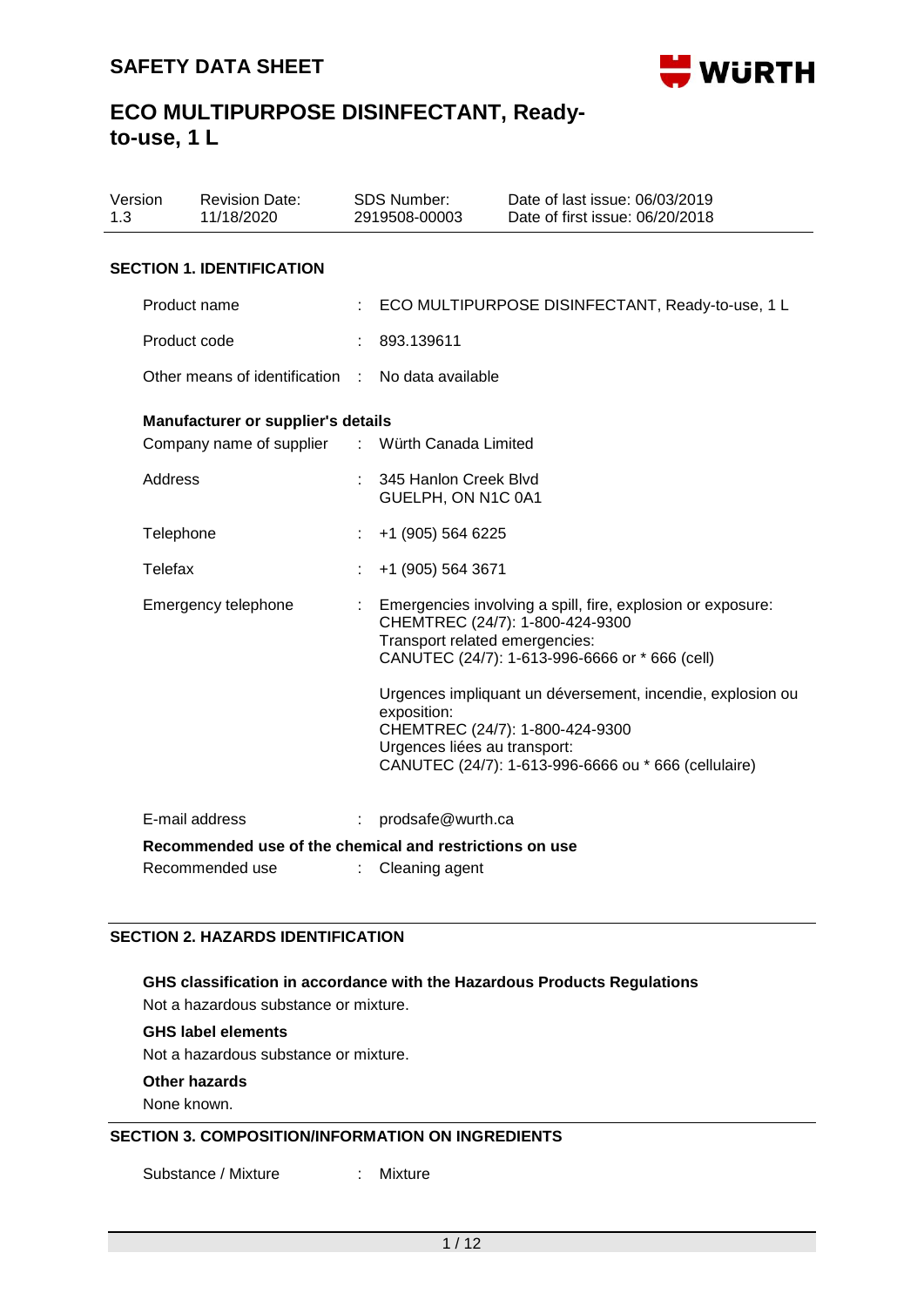

| Version | <b>Revision Date:</b> | SDS Number:   | Date of last issue: 06/03/2019  |
|---------|-----------------------|---------------|---------------------------------|
| 1.3     | 11/18/2020            | 2919508-00003 | Date of first issue: 06/20/2018 |

#### **Components**

| Chemical name                   | ICAS-No.   | Concentration (% w/w) |
|---------------------------------|------------|-----------------------|
| (2-Methoxymethylethoxy)propanol | 34590-94-8 | $>= 5 - < 10$ *       |
|                                 |            |                       |

Actual concentration or concentration range is withheld as a trade secret

### **SECTION 4. FIRST AID MEASURES**

| If inhaled                                                        | : If inhaled, remove to fresh air.<br>Get medical attention if symptoms occur.                                            |
|-------------------------------------------------------------------|---------------------------------------------------------------------------------------------------------------------------|
| In case of skin contact                                           | $\therefore$ Wash with water and soap as a precaution.<br>Get medical attention if symptoms occur.                        |
| In case of eye contact                                            | $\therefore$ Flush eyes with water as a precaution.<br>Get medical attention if irritation develops and persists.         |
| If swallowed                                                      | : If swallowed, DO NOT induce vomiting.<br>Get medical attention if symptoms occur.<br>Rinse mouth thoroughly with water. |
| Most important symptoms<br>and effects, both acute and<br>delayed | : None known.                                                                                                             |
| Protection of first-aiders                                        | No special precautions are necessary for first aid responders.                                                            |
| Notes to physician                                                | Treat symptomatically and supportively.                                                                                   |

## **SECTION 5. FIRE-FIGHTING MEASURES**

| Suitable extinguishing media : Water spray |               | Alcohol-resistant foam<br>Carbon dioxide (CO2)<br>Dry chemical                                                                                                                                                                                          |
|--------------------------------------------|---------------|---------------------------------------------------------------------------------------------------------------------------------------------------------------------------------------------------------------------------------------------------------|
| Unsuitable extinguishing<br>media          |               | : None known.                                                                                                                                                                                                                                           |
| Specific hazards during fire<br>fighting   |               | Exposure to combustion products may be a hazard to health.                                                                                                                                                                                              |
| Hazardous combustion prod-<br>ucts         | in the c      | Carbon oxides<br>Nitrogen oxides (NOx)<br>Metal oxides                                                                                                                                                                                                  |
| Specific extinguishing meth-<br>ods        | $\mathcal{L}$ | Use extinguishing measures that are appropriate to local cir-<br>cumstances and the surrounding environment.<br>Use water spray to cool unopened containers.<br>Remove undamaged containers from fire area if it is safe to do<br>SO.<br>Evacuate area. |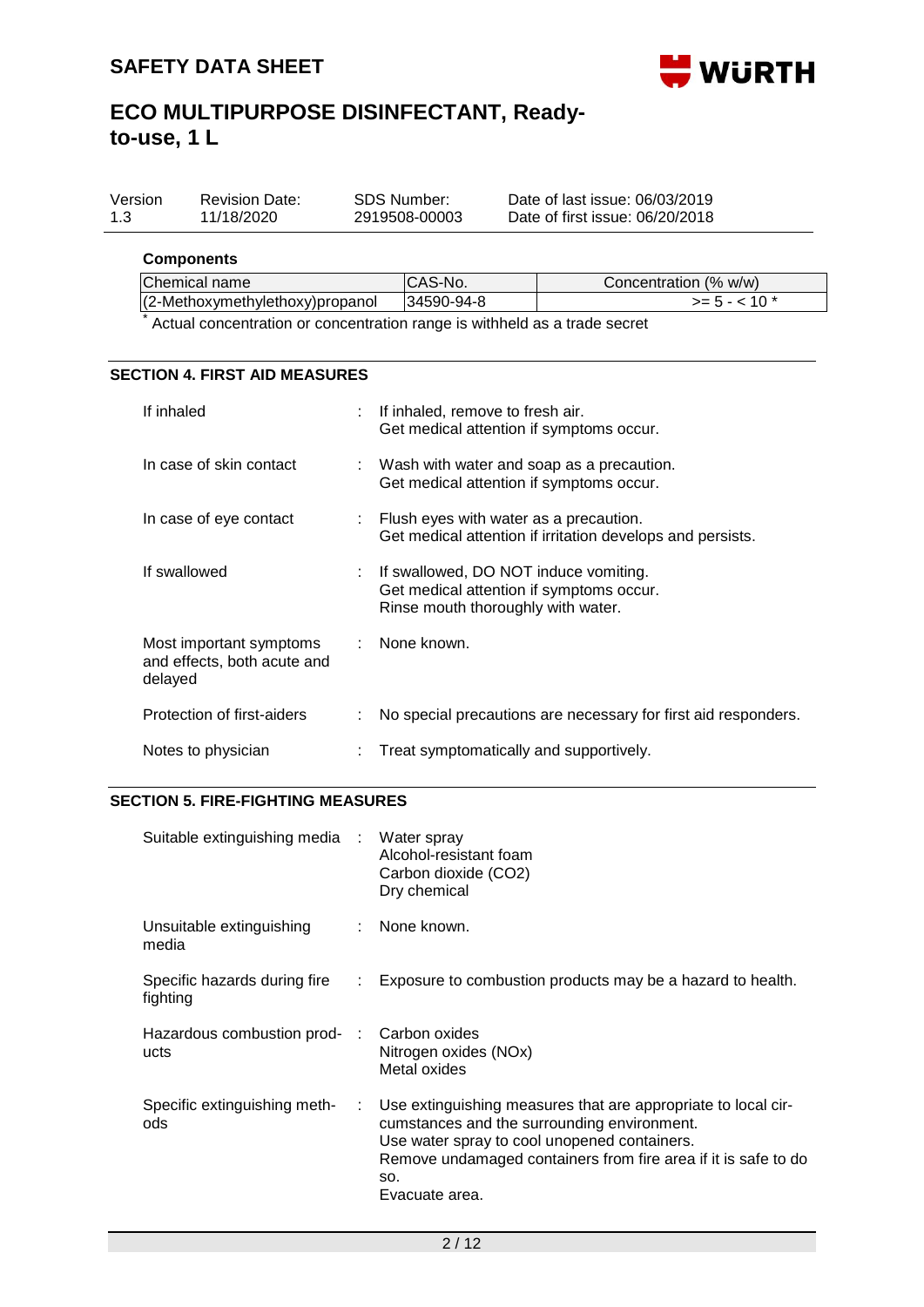

| Version<br>1.3                                                                  |                                                          | <b>Revision Date:</b><br>11/18/2020           |                                                                                                                                                                                                                                                                                                                       | <b>SDS Number:</b><br>2919508-00003                                                                             | Date of last issue: 06/03/2019<br>Date of first issue: 06/20/2018                                                                                                                                                                                                                                                                                                                                                                                                                                                                                                                                                        |
|---------------------------------------------------------------------------------|----------------------------------------------------------|-----------------------------------------------|-----------------------------------------------------------------------------------------------------------------------------------------------------------------------------------------------------------------------------------------------------------------------------------------------------------------------|-----------------------------------------------------------------------------------------------------------------|--------------------------------------------------------------------------------------------------------------------------------------------------------------------------------------------------------------------------------------------------------------------------------------------------------------------------------------------------------------------------------------------------------------------------------------------------------------------------------------------------------------------------------------------------------------------------------------------------------------------------|
|                                                                                 | for fire-fighters                                        | Special protective equipment                  |                                                                                                                                                                                                                                                                                                                       | Wear self-contained breathing apparatus for firefighting if<br>necessary.<br>Use personal protective equipment. |                                                                                                                                                                                                                                                                                                                                                                                                                                                                                                                                                                                                                          |
|                                                                                 |                                                          | <b>SECTION 6. ACCIDENTAL RELEASE MEASURES</b> |                                                                                                                                                                                                                                                                                                                       |                                                                                                                 |                                                                                                                                                                                                                                                                                                                                                                                                                                                                                                                                                                                                                          |
| Personal precautions, protec- :<br>tive equipment and emer-<br>gency procedures |                                                          |                                               | Follow safe handling advice (see section 7) and personal pro-<br>tective equipment recommendations (see section 8).                                                                                                                                                                                                   |                                                                                                                 |                                                                                                                                                                                                                                                                                                                                                                                                                                                                                                                                                                                                                          |
|                                                                                 |                                                          | Environmental precautions                     | Avoid release to the environment.<br>Prevent further leakage or spillage if safe to do so.<br>Prevent spreading over a wide area (e.g., by containment or<br>oil barriers).<br>Retain and dispose of contaminated wash water.<br>Local authorities should be advised if significant spillages<br>cannot be contained. |                                                                                                                 |                                                                                                                                                                                                                                                                                                                                                                                                                                                                                                                                                                                                                          |
|                                                                                 | Methods and materials for<br>containment and cleaning up |                                               |                                                                                                                                                                                                                                                                                                                       | bent.<br>which regulations are applicable.                                                                      | Soak up with inert absorbent material.<br>For large spills, provide diking or other appropriate contain-<br>ment to keep material from spreading. If diked material can be<br>pumped, store recovered material in appropriate container.<br>Clean up remaining materials from spill with suitable absor-<br>Local or national regulations may apply to releases and dispo-<br>sal of this material, as well as those materials and items em-<br>ployed in the cleanup of releases. You will need to determine<br>Sections 13 and 15 of this SDS provide information regarding<br>certain local or national requirements. |

## **SECTION 7. HANDLING AND STORAGE**

| Technical measures          |      | : See Engineering measures under EXPOSURE<br>CONTROLS/PERSONAL PROTECTION section.                                                                                                                                           |
|-----------------------------|------|------------------------------------------------------------------------------------------------------------------------------------------------------------------------------------------------------------------------------|
| Local/Total ventilation     |      | : Use only with adequate ventilation.                                                                                                                                                                                        |
| Advice on safe handling     |      | : Handle in accordance with good industrial hygiene and safety<br>practice, based on the results of the workplace exposure as-<br>sessment<br>Take care to prevent spills, waste and minimize release to the<br>environment. |
| Conditions for safe storage | t in | Keep in properly labeled containers.<br>Store in accordance with the particular national regulations.                                                                                                                        |
| Materials to avoid          | ÷.   | Do not store with the following product types:<br>Strong oxidizing agents                                                                                                                                                    |
| Storage period              |      | 24 Months                                                                                                                                                                                                                    |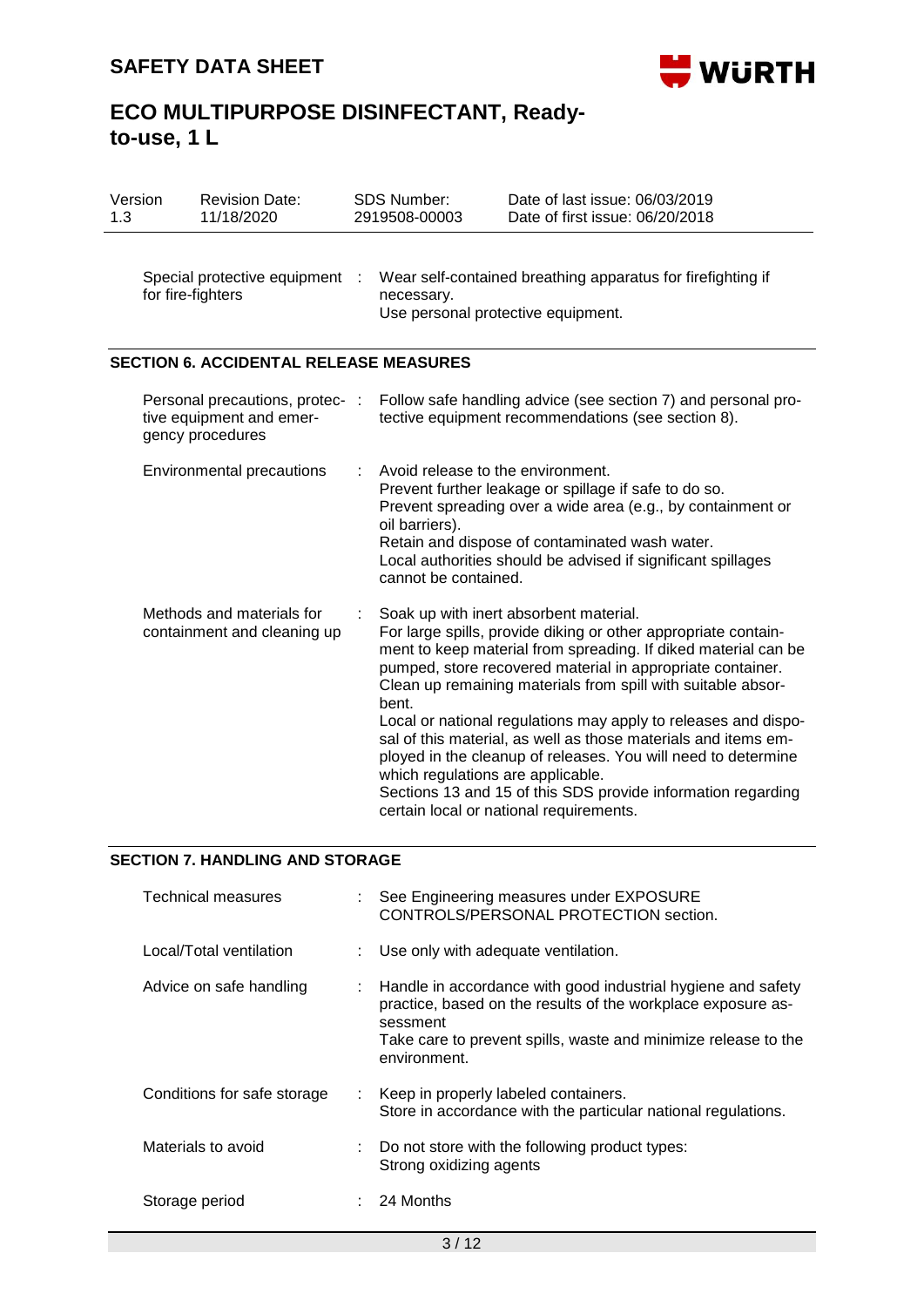

| Version | <b>Revision Date:</b> | SDS Number:   | Date of last issue: 06/03/2019  |
|---------|-----------------------|---------------|---------------------------------|
| 1.3     | 11/18/2020            | 2919508-00003 | Date of first issue: 06/20/2018 |

### **SECTION 8. EXPOSURE CONTROLS/PERSONAL PROTECTION**

### **Ingredients with workplace control parameters**

| Components                                  | CAS-No.    | Value type<br>(Form of<br>exposure) | Control parame-<br>ters / Permissible<br>concentration | <b>Basis</b> |
|---------------------------------------------|------------|-------------------------------------|--------------------------------------------------------|--------------|
| $(2 -$<br>Methoxymethy-<br>lethoxy)propanol | 34590-94-8 | <b>TWA</b>                          | $100$ ppm<br>606 mg/m <sup>3</sup>                     | CA AB OEL    |
|                                             |            | <b>STEL</b>                         | $150$ ppm<br>909 mg/m <sup>3</sup>                     | CA AB OEL    |
|                                             |            | <b>TWA</b>                          | $100$ ppm                                              | CA BC OEL    |
|                                             |            | <b>STEL</b>                         | 150 ppm                                                | CA BC OEL    |
|                                             |            | <b>TWAEV</b>                        | $100$ ppm<br>$606$ mg/m <sup>3</sup>                   | CA QC OEL    |
|                                             |            | <b>STEV</b>                         | 150 ppm<br>909 mg/m $3$                                | CA QC OEL    |
|                                             |            | <b>TWA</b>                          | $100$ ppm                                              | <b>ACGIH</b> |
|                                             |            | <b>STEL</b>                         | 150 ppm                                                | <b>ACGIH</b> |

| <b>Engineering measures</b><br>t. |  | Ensure adequate ventilation, especially in confined areas.<br>Minimize workplace exposure concentrations.                                                                                                                                                                                                                                                                                                         |  |  |  |
|-----------------------------------|--|-------------------------------------------------------------------------------------------------------------------------------------------------------------------------------------------------------------------------------------------------------------------------------------------------------------------------------------------------------------------------------------------------------------------|--|--|--|
| Personal protective equipment     |  |                                                                                                                                                                                                                                                                                                                                                                                                                   |  |  |  |
| Respiratory protection<br>÷.      |  | If adequate local exhaust ventilation is not available or expo-<br>sure assessment demonstrates exposures outside the re-<br>commended guidelines, use respiratory protection.                                                                                                                                                                                                                                    |  |  |  |
| Filter type                       |  | Organic vapor Type                                                                                                                                                                                                                                                                                                                                                                                                |  |  |  |
| Hand protection                   |  |                                                                                                                                                                                                                                                                                                                                                                                                                   |  |  |  |
| Material                          |  | Rubber gloves                                                                                                                                                                                                                                                                                                                                                                                                     |  |  |  |
| Material                          |  | Latex gloves                                                                                                                                                                                                                                                                                                                                                                                                      |  |  |  |
| Remarks                           |  | Choose gloves to protect hands against chemicals depending<br>on the concentration specific to place of work. For special<br>applications, we recommend clarifying the resistance to che-<br>micals of the aforementioned protective gloves with the glove<br>manufacturer. Wash hands before breaks and at the end of<br>workday. Breakthrough time is not determined for the pro-<br>duct. Change gloves often! |  |  |  |
| Eye protection                    |  | Wear the following personal protective equipment:<br>Safety glasses<br>Always wear eye protection when the potential for inadvertent<br>eye contact with the product cannot be excluded.<br>Please follow all applicable local/national requirements when                                                                                                                                                         |  |  |  |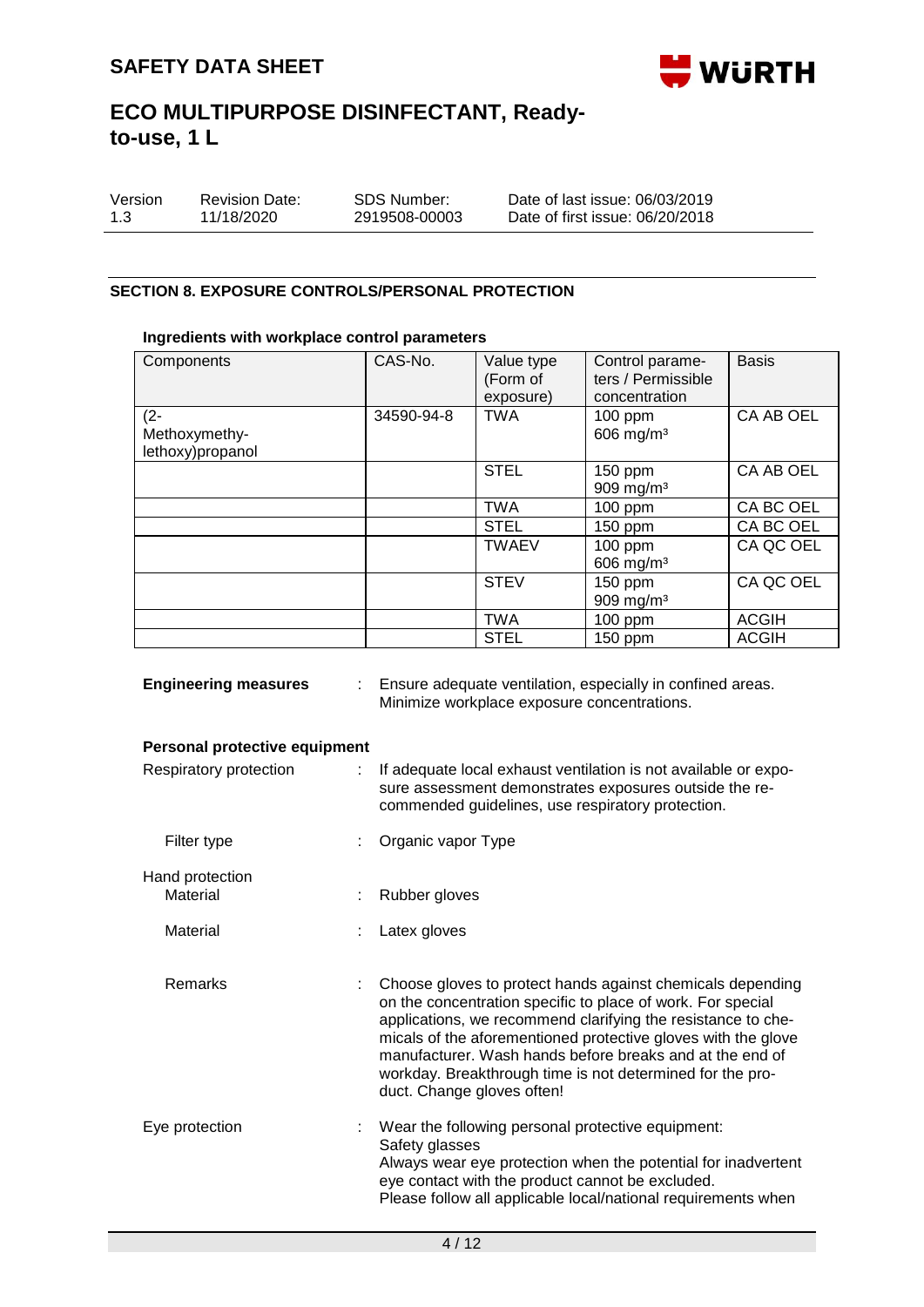

| Version<br>1.3           | <b>Revision Date:</b><br>11/18/2020 |                                        | SDS Number:<br>2919508-00003                            | Date of last issue: 06/03/2019<br>Date of first issue: 06/20/2018                                                                                                                                                 |  |  |  |
|--------------------------|-------------------------------------|----------------------------------------|---------------------------------------------------------|-------------------------------------------------------------------------------------------------------------------------------------------------------------------------------------------------------------------|--|--|--|
| Skin and body protection |                                     |                                        | selecting protective measures for a specific workplace. |                                                                                                                                                                                                                   |  |  |  |
|                          |                                     | : Skin should be washed after contact. |                                                         |                                                                                                                                                                                                                   |  |  |  |
| Hygiene measures         |                                     |                                        | king place.                                             | If exposure to chemical is likely during typical use, provide<br>eye flushing systems and safety showers close to the wor-<br>When using do not eat, drink or smoke.<br>Wash contaminated clothing before re-use. |  |  |  |

## **SECTION 9. PHYSICAL AND CHEMICAL PROPERTIES**

| t                                      | liquid                          |
|----------------------------------------|---------------------------------|
| t                                      | clear                           |
|                                        | characteristic                  |
| t                                      | No data available               |
|                                        | $10.5 - 11$                     |
| t.                                     | 0°C                             |
| Initial boiling point and boiling<br>t | 100 °C                          |
| t.                                     | $>= 250 °C$                     |
| t                                      | No data available               |
| t                                      | Not applicable                  |
| t                                      | No data available               |
| t.                                     | No data available               |
| ÷.<br>Lower explosion limit / Lower    | No data available               |
| t                                      | 18.665 hPa (22 °C)              |
|                                        | No data available               |
| t                                      | 1.02                            |
|                                        | 1.015 g/cm <sup>3</sup> (20 °C) |
|                                        |                                 |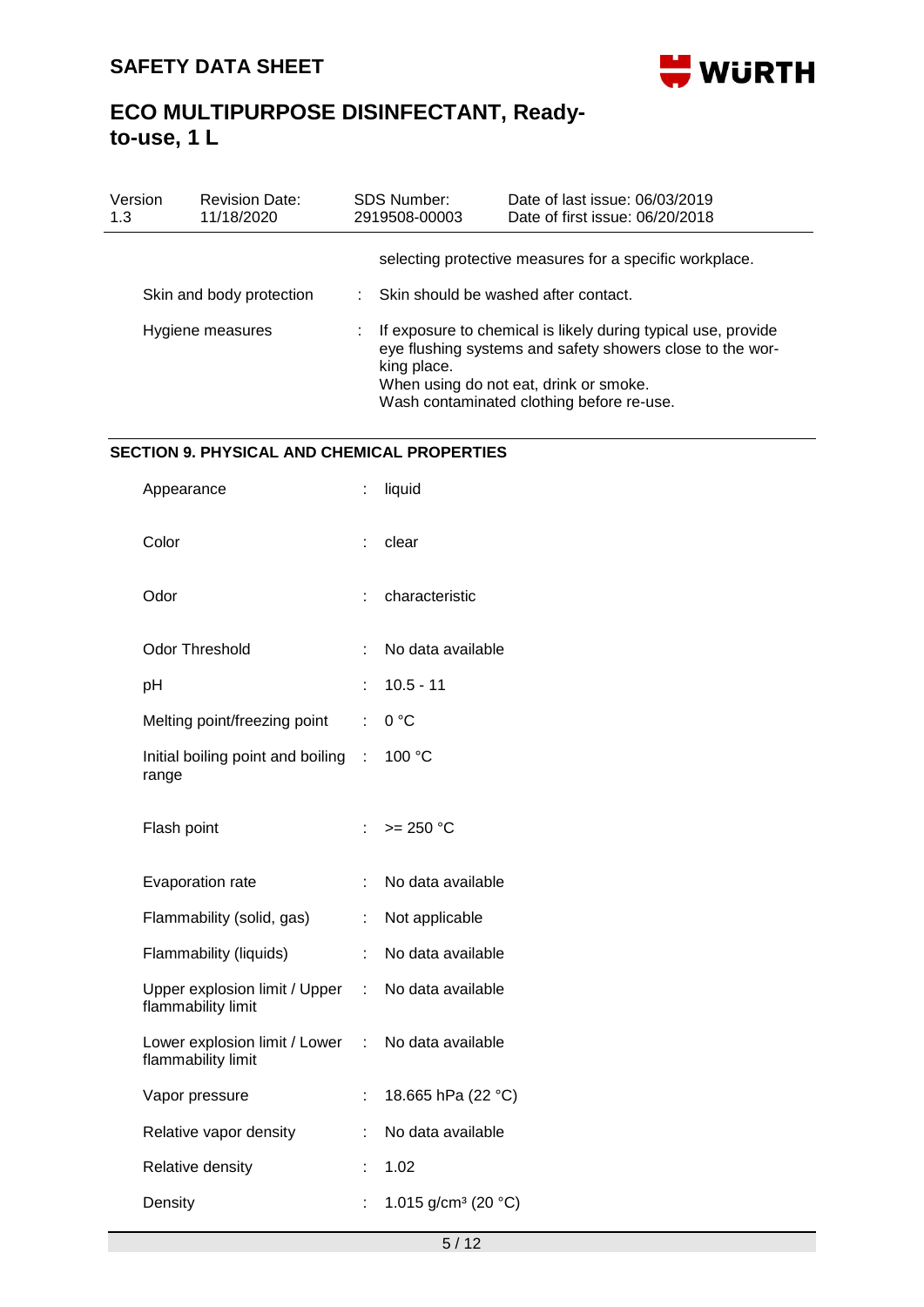

| Version<br>1.3 | <b>Revision Date:</b><br>11/18/2020        |    | <b>SDS Number:</b><br>2919508-00003 | Date of last issue: 06/03/2019<br>Date of first issue: 06/20/2018 |
|----------------|--------------------------------------------|----|-------------------------------------|-------------------------------------------------------------------|
|                | <b>Bulk density</b>                        | ÷. | 1.020 kg/m <sup>3</sup>             |                                                                   |
|                | Solubility(ies)<br>Water solubility        |    | soluble                             |                                                                   |
|                | Partition coefficient: n-<br>octanol/water |    | Not applicable                      |                                                                   |
|                | Autoignition temperature                   |    | No data available                   |                                                                   |
|                | Decomposition temperature                  |    | No data available                   |                                                                   |
| Viscosity      | Viscosity, kinematic                       | t. | 1 mm <sup>2</sup> /s ( $22 °C$ )    |                                                                   |
|                | <b>Explosive properties</b>                |    | Not explosive                       |                                                                   |
|                | Oxidizing properties                       |    |                                     | The substance or mixture is not classified as oxidizing.          |
| Particle size  |                                            |    | Not applicable                      |                                                                   |

## **SECTION 10. STABILITY AND REACTIVITY**

| Reactivity                          | t. | Not classified as a reactivity hazard.                                   |
|-------------------------------------|----|--------------------------------------------------------------------------|
| Chemical stability                  | ÷  | Stable under normal conditions.                                          |
| tions                               |    | Possibility of hazardous reac- : Can react with strong oxidizing agents. |
| Conditions to avoid                 |    | None known.                                                              |
| Incompatible materials              | ÷  | Oxidizing agents<br>Acids                                                |
| Hazardous decomposition<br>products | t. | No hazardous decomposition products are known.                           |

## **SECTION 11. TOXICOLOGICAL INFORMATION**

## **Information on likely routes of exposure**

Inhalation Skin contact Ingestion Eye contact

### **Acute toxicity**

Not classified based on available information.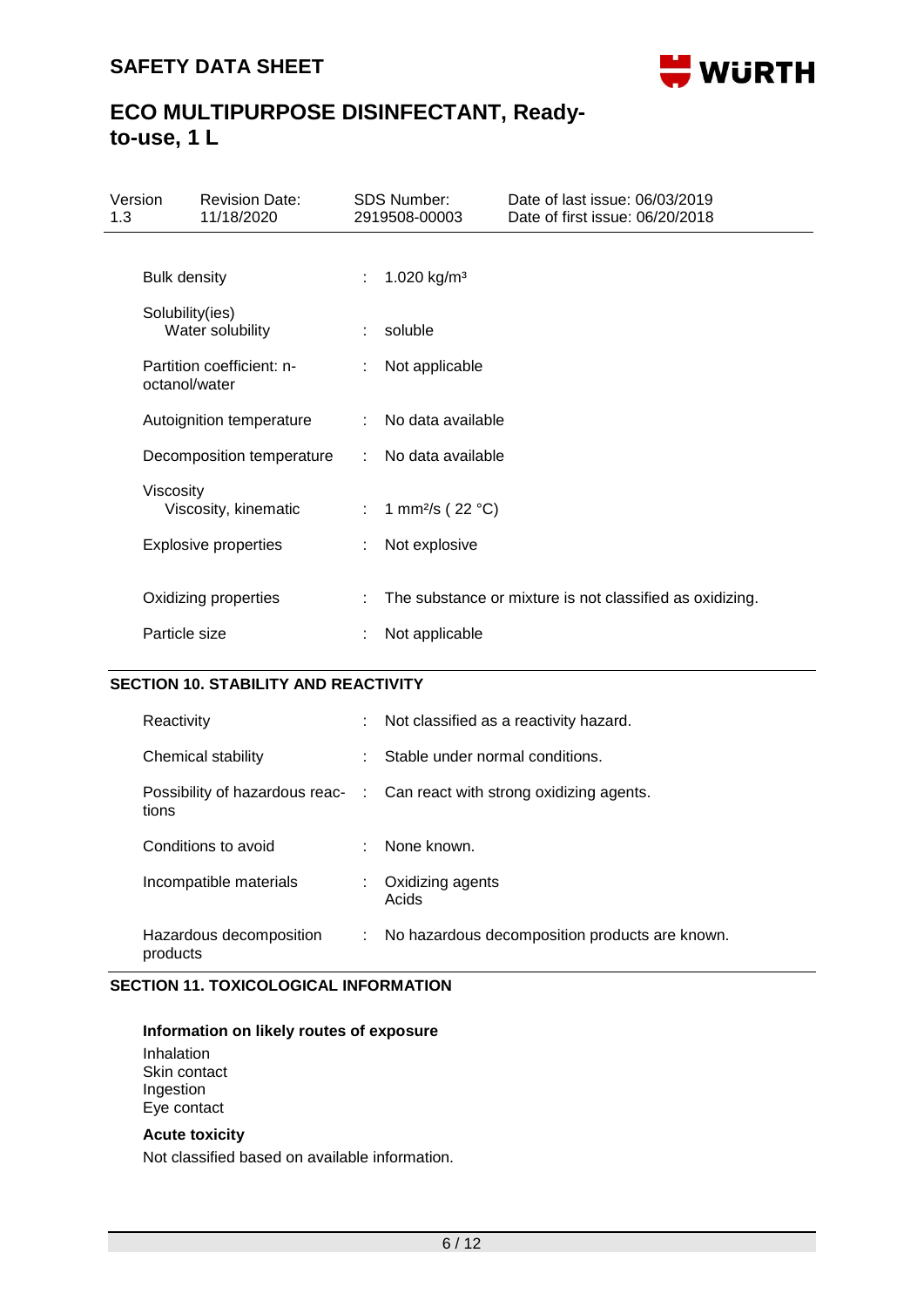

| Version<br>1.3           | <b>Revision Date:</b><br>11/18/2020                                                 | SDS Number:<br>2919508-00003                                                                                   | Date of last issue: 06/03/2019<br>Date of first issue: 06/20/2018 |
|--------------------------|-------------------------------------------------------------------------------------|----------------------------------------------------------------------------------------------------------------|-------------------------------------------------------------------|
|                          | <b>Components:</b>                                                                  |                                                                                                                |                                                                   |
|                          | (2-Methoxymethylethoxy)propanol:                                                    |                                                                                                                |                                                                   |
|                          | Acute oral toxicity                                                                 | ÷.<br>LD50 (Rat): $> 5,000$ mg/kg                                                                              |                                                                   |
|                          | Acute inhalation toxicity                                                           | $LCO$ (Rat): $> 1.667$ mg/l<br>$\mathcal{L}^{\mathcal{L}}$<br>Exposure time: 7 h<br>Test atmosphere: dust/mist |                                                                   |
|                          | Acute dermal toxicity                                                               | : LD50 (Rabbit): 9,510 mg/kg                                                                                   |                                                                   |
|                          | <b>Skin corrosion/irritation</b><br>Not classified based on available information.  |                                                                                                                |                                                                   |
|                          | Components:                                                                         |                                                                                                                |                                                                   |
|                          | (2-Methoxymethylethoxy)propanol:                                                    |                                                                                                                |                                                                   |
| <b>Species</b><br>Result |                                                                                     | Rabbit<br>No skin irritation                                                                                   |                                                                   |
|                          | Serious eye damage/eye irritation<br>Not classified based on available information. |                                                                                                                |                                                                   |
|                          | <b>Components:</b>                                                                  |                                                                                                                |                                                                   |
|                          | (2-Methoxymethylethoxy)propanol:                                                    |                                                                                                                |                                                                   |
| <b>Species</b>           |                                                                                     | Rabbit                                                                                                         |                                                                   |
| Result                   |                                                                                     | No eye irritation                                                                                              |                                                                   |
|                          |                                                                                     |                                                                                                                |                                                                   |

## **Respiratory or skin sensitization**

### **Skin sensitization**

Not classified based on available information.

#### **Respiratory sensitization**

Not classified based on available information.

## **Components:**

## **(2-Methoxymethylethoxy)propanol:**

| : Human repeat insult patch test (HRIPT) |
|------------------------------------------|
| : Skin contact                           |
| : Humans                                 |
| $:$ negative                             |
|                                          |

## **Germ cell mutagenicity**

Not classified based on available information.

## **Components:**

### **(2-Methoxymethylethoxy)propanol:**

- 
- Genotoxicity in vitro : Test Type: Bacterial reverse mutation assay (AMES) Result: negative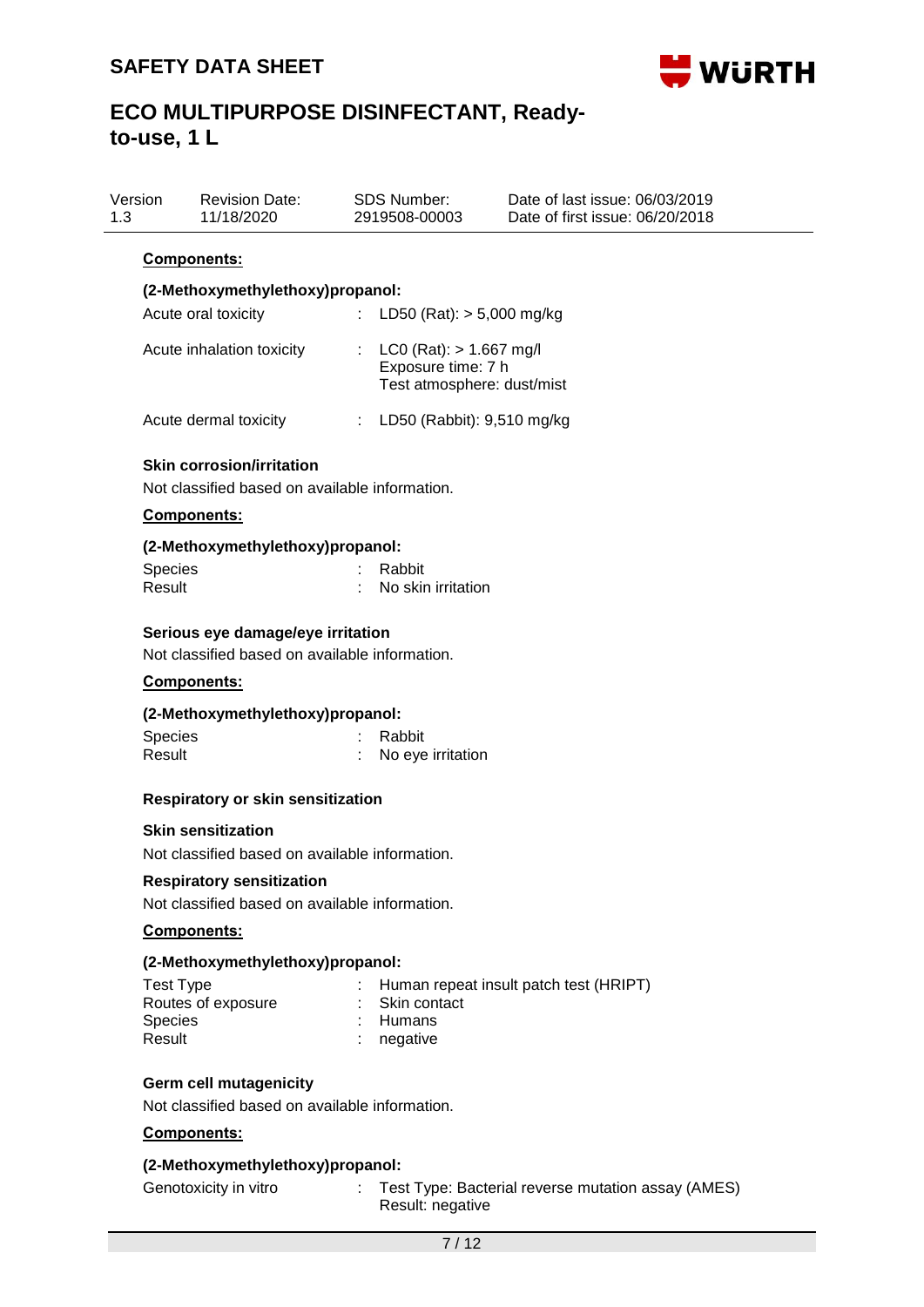

| Version | <b>Revision Date:</b> | SDS Number:   | Date of last issue: 06/03/2019  |
|---------|-----------------------|---------------|---------------------------------|
| 1.3     | 11/18/2020            | 2919508-00003 | Date of first issue: 06/20/2018 |

Test Type: Chromosome aberration test in vitro Result: negative

Test Type: Saacharomyces cerevisiae, miotic recombination assay (in vitro) Result: negative

#### **Carcinogenicity**

Not classified based on available information.

#### **Components:**

#### **(2-Methoxymethylethoxy)propanol:**

| <b>Species</b>           | : Rat                                  |
|--------------------------|----------------------------------------|
| <b>Application Route</b> | : inhalation (vapor)                   |
| Exposure time            | $: 2$ Years                            |
| Method                   | : OECD Test Guideline 453              |
| Result                   | $:$ negative                           |
| Remarks                  | : Based on data from similar materials |
|                          |                                        |

#### **Reproductive toxicity**

Not classified based on available information.

### **Components:**

#### **(2-Methoxymethylethoxy)propanol:**

| Effects on fertility         |    | Test Type: Two-generation reproduction toxicity study<br>Species: Rat<br>Application Route: inhalation (vapor)<br>Method: OECD Test Guideline 416<br>Result: negative<br>Remarks: Based on data from similar materials |
|------------------------------|----|------------------------------------------------------------------------------------------------------------------------------------------------------------------------------------------------------------------------|
| Effects on fetal development | ÷. | Test Type: Embryo-fetal development<br>Species: Rat<br>Application Route: inhalation (vapor)<br>Result: negative                                                                                                       |

#### **STOT-single exposure**

Not classified based on available information.

#### **STOT-repeated exposure**

Not classified based on available information.

**Repeated dose toxicity**

#### **Components:**

#### **(2-Methoxymethylethoxy)propanol:**

| <b>Species</b>           | - Rat                  |
|--------------------------|------------------------|
| <b>NOAEL</b>             | $\therefore$ 1.21 mg/l |
| <b>Application Route</b> | inhalation (vapor)     |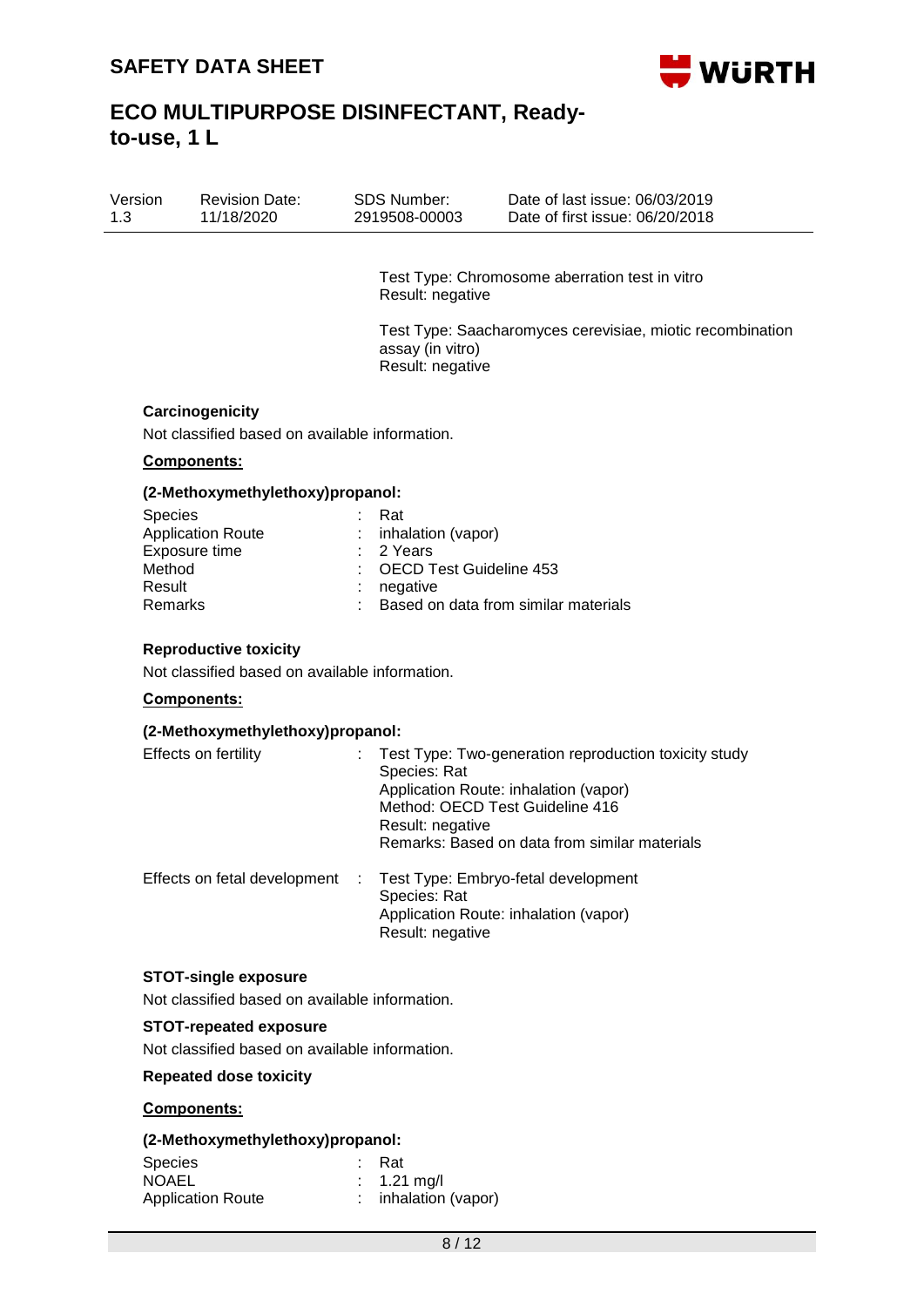

| Version<br>1.3                                                              | <b>Revision Date:</b><br>11/18/2020 |                 | <b>SDS Number:</b><br>2919508-00003              | Date of last issue: 06/03/2019<br>Date of first issue: 06/20/2018 |
|-----------------------------------------------------------------------------|-------------------------------------|-----------------|--------------------------------------------------|-------------------------------------------------------------------|
| Exposure time                                                               |                                     |                 | 13 Weeks                                         |                                                                   |
| <b>Species</b><br><b>NOAEL</b><br><b>Application Route</b><br>Exposure time |                                     | ÷               | Rat<br>1,000 mg/kg<br>Ingestion<br>4 Weeks       |                                                                   |
| <b>Species</b><br><b>NOAEL</b><br><b>Application Route</b><br>Exposure time |                                     | ٠.<br>$\bullet$ | Rabbit<br>2,850 mg/kg<br>Skin contact<br>90 Days |                                                                   |

### **Aspiration toxicity**

Not classified based on available information.

### **SECTION 12. ECOLOGICAL INFORMATION**

### **Ecotoxicity**

#### **Components:**

### **(2-Methoxymethylethoxy)propanol:** Toxicity to fish : LC50 (Poecilia reticulata (guppy)): > 1,000 mg/l Exposure time: 96 h Method: OECD Test Guideline 203 Toxicity to daphnia and other : EC50 (Daphnia magna (Water flea)): 1,919 mg/l aquatic invertebrates Exposure time: 48 h Toxicity to algae/aquatic plants : ErC50 (Pseudokirchneriella subcapitata (green algae)): > 969 mg/l Exposure time: 72 h Method: OECD Test Guideline 201 NOEC (Pseudokirchneriella subcapitata (green algae)): 969 mg/l Exposure time: 72 h Method: OECD Test Guideline 201 Toxicity to daphnia and other : aquatic invertebrates (Chronic toxicity) NOEC (Daphnia magna (Water flea)): >= 0.5 mg/l Exposure time: 22 d Toxicity to microorganisms : EC50 (Pseudomonas putida): 4,168 mg/l Exposure time: 18 h

## **Persistence and degradability**

### **Components:**

### **(2-Methoxymethylethoxy)propanol:**

Biodegradability : Result: Readily biodegradable.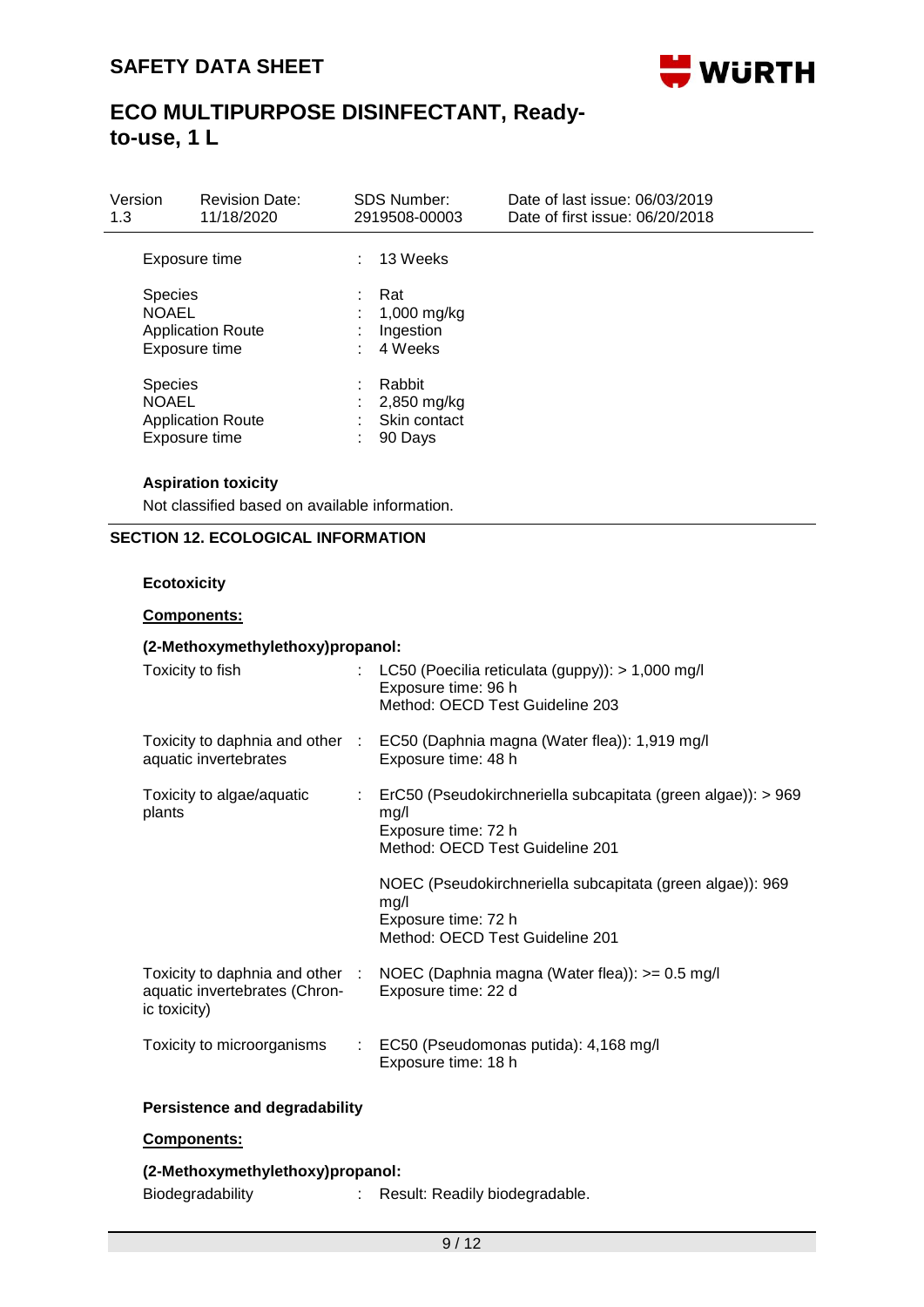

| Version | <b>Revision Date:</b> | SDS Number:   | Date of last issue: 06/03/2019  |
|---------|-----------------------|---------------|---------------------------------|
| 1.3     | 11/18/2020            | 2919508-00003 | Date of first issue: 06/20/2018 |

Biodegradation: 76 % Exposure time: 28 d Method: OECD Test Guideline 301F

#### **Bioaccumulative potential**

#### **Components:**

### **(2-Methoxymethylethoxy)propanol:**

Partition coefficient: noctanol/water : log Pow: 0.004

## **Mobility in soil**

No data available

## **Other adverse effects**

No data available

### **SECTION 13. DISPOSAL CONSIDERATIONS**

| <b>Disposal methods</b><br>Waste from residues | Dispose of in accordance with local regulations.                                                                                                               |
|------------------------------------------------|----------------------------------------------------------------------------------------------------------------------------------------------------------------|
| Contaminated packaging                         | Empty containers should be taken to an approved waste<br>handling site for recycling or disposal.<br>If not otherwise specified: Dispose of as unused product. |

### **SECTION 14. TRANSPORT INFORMATION**

#### **International Regulations**

#### **UNRTDG**

Not regulated as a dangerous good

#### **IATA-DGR**

Not regulated as a dangerous good

#### **IMDG-Code**

Not regulated as a dangerous good

### **Transport in bulk according to Annex II of MARPOL 73/78 and the IBC Code**

Not applicable for product as supplied.

### **Domestic regulation**

### **TDG**

Not regulated as a dangerous good

## **SECTION 15. REGULATORY INFORMATION**

| Volatile organic compounds | CANADIAN ENVIRONMENTAL PROTECTION ACT, 1999 - |
|----------------------------|-----------------------------------------------|
| (VOC) content              | Guidelines for VOC in Consumer Products       |
|                            | VOC content: 0 g/l                            |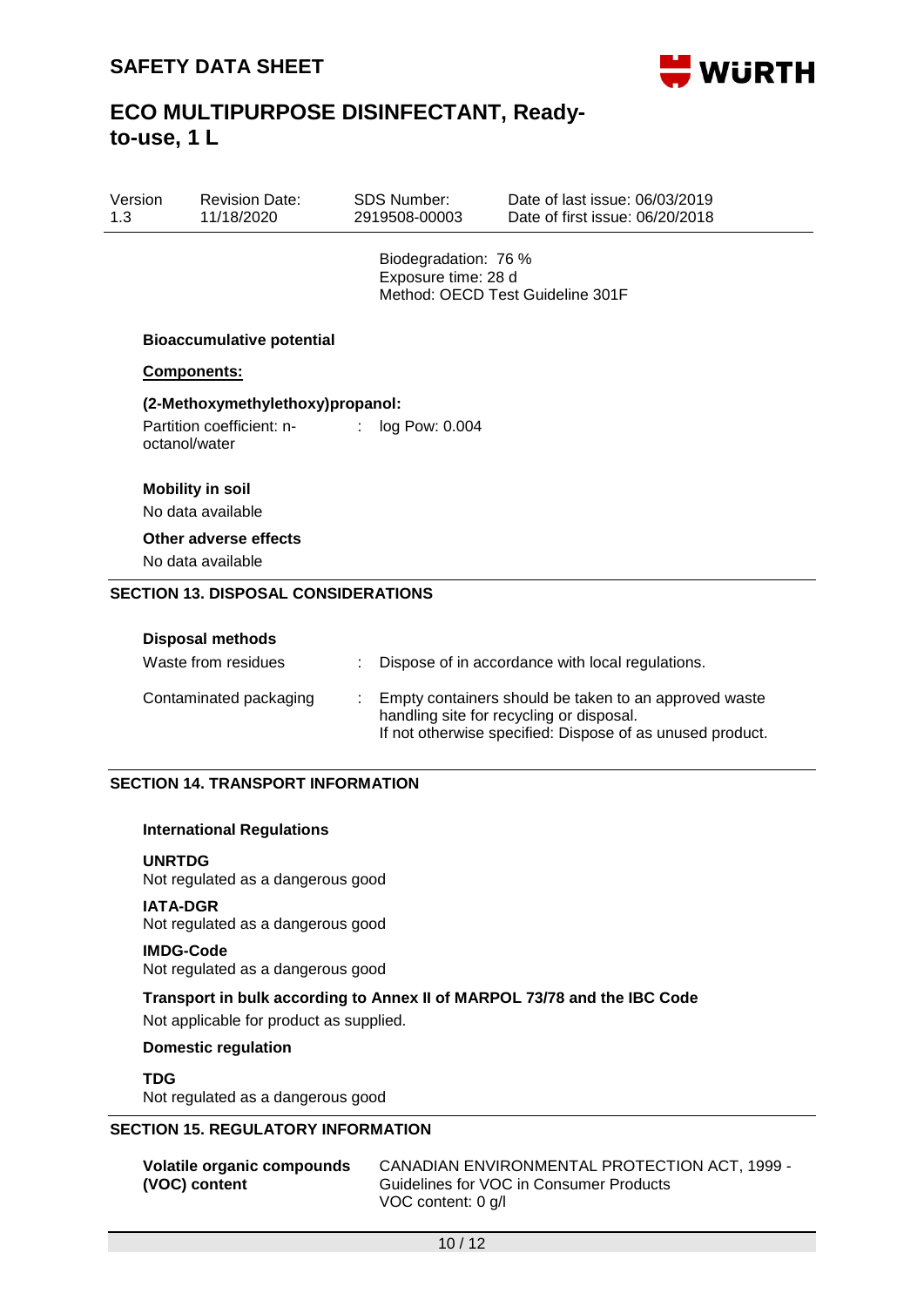

| Version | <b>Revision Date:</b> | SDS Number:   | Date of last issue: 06/03/2019  |
|---------|-----------------------|---------------|---------------------------------|
| 1.3     | 11/18/2020            | 2919508-00003 | Date of first issue: 06/20/2018 |

#### **The ingredients of this product are reported in the following inventories:**

DSL **EXAGGE :** All chemical substances in this product comply with the CEPA 1999 and NSNR and are on or exempt from listing on the Canadian Domestic Substances List (DSL).

#### **Additional regulatory information**

Alanine, N,N-bis(carboxymethyl)-, trisodium salt 164462-16-2

This product contains 164462-16-2 which is subject to Significant New Activity Notice 12499. A significant new activity involving the substance is any activity other than importing it or manufacturing it for use in industrial water softeners or as a chelating agent intended for use in industrial or consumer detergents and cleaners.

### **SECTION 16. OTHER INFORMATION**

#### **Full text of other abbreviations**

| ACGIH<br>CA AB OEL                                                                                                                                 | USA. ACGIH Threshold Limit Values (TLV)<br>Canada. Alberta, Occupational Health and Safety Code (table<br>$2:$ OEL)                                                                                                                                                                            |
|----------------------------------------------------------------------------------------------------------------------------------------------------|------------------------------------------------------------------------------------------------------------------------------------------------------------------------------------------------------------------------------------------------------------------------------------------------|
| CA BC OEL<br>CA QC OEL                                                                                                                             | : Canada, British Columbia OEL<br>Québec. Regulation respecting occupational health and safe-<br>ty, Schedule 1, Part 1: Permissible exposure values for air-<br>borne contaminants                                                                                                            |
| ACGIH / TWA<br>ACGIH / STEL<br>CA AB OEL / TWA<br>CA AB OEL / STEL<br>CA BC OEL / TWA<br>CA BC OEL / STEL<br>CA QC OEL / TWAEV<br>CA QC OEL / STEV | $\therefore$ 8-hour, time-weighted average<br>Short-term exposure limit<br>: 8-hour Occupational exposure limit<br>15-minute occupational exposure limit<br>: 8-hour time weighted average<br>short-term exposure limit<br>: Time-weighted average exposure value<br>Short-term exposure value |

AIIC - Australian Inventory of Industrial Chemicals; ANTT - National Agency for Transport by Land of Brazil; ASTM - American Society for the Testing of Materials; bw - Body weight; CMR - Carcinogen, Mutagen or Reproductive Toxicant; DIN - Standard of the German Institute for Standardisation; DSL - Domestic Substances List (Canada); ECx - Concentration associated with x% response; ELx - Loading rate associated with x% response; EmS - Emergency Schedule; ENCS - Existing and New Chemical Substances (Japan); ErCx - Concentration associated with x% growth rate response; ERG - Emergency Response Guide; GHS - Globally Harmonized System; GLP - Good Laboratory Practice; IARC - International Agency for Research on Cancer; IATA - International Air Transport Association; IBC - International Code for the Construction and Equipment of Ships carrying Dangerous Chemicals in Bulk; IC50 - Half maximal inhibitory concentration; ICAO - International Civil Aviation Organization; IECSC - Inventory of Existing Chemical Substances in China; IMDG - International Maritime Dangerous Goods; IMO - International Maritime Organization; ISHL - Industrial Safety and Health Law (Japan); ISO - International Organisation for Standardization; KECI - Korea Existing Chemicals Inventory; LC50 - Lethal Concentration to 50 % of a test population; LD50 - Lethal Dose to 50% of a test population (Median Lethal Dose); MARPOL - International Convention for the Prevention of Pollution from Ships; n.o.s. - Not Otherwise Specified; Nch - Chilean Norm; NO(A)EC - No Observed (Adverse) Effect